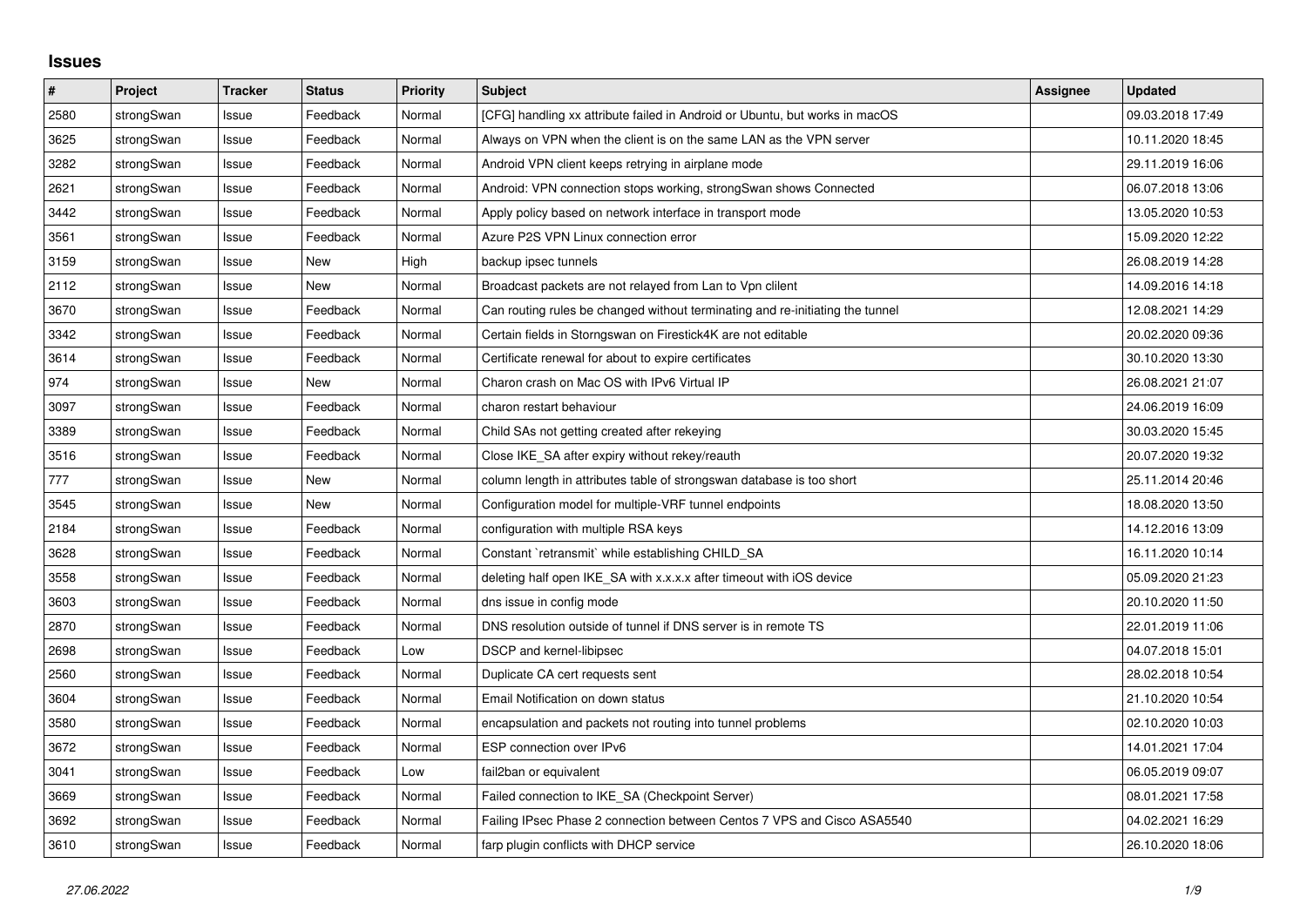| $\vert$ # | Project    | <b>Tracker</b> | <b>Status</b> | <b>Priority</b> | <b>Subject</b>                                                                                                                      | <b>Assignee</b> | <b>Updated</b>   |
|-----------|------------|----------------|---------------|-----------------|-------------------------------------------------------------------------------------------------------------------------------------|-----------------|------------------|
| 3565      | strongSwan | Issue          | Feedback      | Normal          | Filtering out logs or plugin in to do so                                                                                            |                 | 16.09.2020 11:45 |
| 3151      | strongSwan | Issue          | Feedback      | Normal          | Forecast stops forwarding multicast                                                                                                 |                 | 26.08.2019 14:06 |
| 3304      | strongSwan | Issue          | Feedback      | Normal          | Found unsupported critical X.509 extension: X509v3 Name Constraints                                                                 |                 | 13.01.2020 14:50 |
| 3498      | strongSwan | Issue          | Feedback      | Normal          | FreeBSD + dhcp+farp plugin                                                                                                          |                 | 22.01.2021 10:44 |
| 3617      | strongSwan | Issue          | Feedback      | Normal          | full-offload swanctl.conf                                                                                                           |                 | 03.11.2020 17:24 |
| 2319      | strongSwan | Issue          | Feedback      | Normal          | gives up trying to bring up connection after DNS SERVFAIL                                                                           |                 | 08.05.2017 15:41 |
| 3685      | strongSwan | Issue          | Feedback      | Normal          | giving up after 5 retransmits                                                                                                       |                 | 03.02.2021 16:59 |
| 2077      | strongSwan | Issue          | Feedback      | Normal          | Grace period before reassigning offline IP lease                                                                                    |                 | 06.10.2017 10:44 |
| 2178      | strongSwan | Issue          | New           | Normal          | ha and updown                                                                                                                       |                 | 01.12.2016 13:53 |
| 3650      | strongSwan | Issue          | Feedback      | Normal          | HA behaves very strange                                                                                                             |                 | 04.12.2020 08:53 |
| 1289      | strongSwan | Issue          | New           | Normal          | HA plugin should sync last sent packet                                                                                              |                 | 01.02.2016 13:59 |
| 697       | strongSwan | Issue          | <b>New</b>    | Normal          | HA: nodes fail to sync data because of UDP packet drops                                                                             |                 | 09.09.2014 14:29 |
| 926       | strongSwan | Issue          | New           | Normal          | HA: resync errors when a node is joining a cluster                                                                                  |                 | 10.04.2015 15:05 |
| 3642      | strongSwan | Issue          | Feedback      | Normal          | How to distinguish encapsulated packets from different interfaces                                                                   |                 | 30.11.2020 09:38 |
| 2357      | strongSwan | Issue          | Feedback      | Normal          | How to initiate IPsec SA Transport Mode without IKE?                                                                                |                 | 18.01.2021 18:36 |
| 1383      | strongSwan | Issue          | Feedback      | Normal          | How to limit the amount of the installed Child SAs                                                                                  |                 | 08.04.2016 11:20 |
| 2464      | strongSwan | Issue          | New           | Normal          | How to Loadbalance strongswan IPsec via NGINX?                                                                                      |                 | 12.11.2017 19:16 |
| 3678      | strongSwan | Issue          | Feedback      | Normal          | IKE authentication credentials are unacceptable - Ubuntu Server - Windows 10 client                                                 |                 | 19.01.2021 18:29 |
| 3573      | strongSwan | Issue          | Feedback      | Normal          | ike2 and transit traffic                                                                                                            |                 | 05.10.2020 10:55 |
| 1422      | strongSwan | Issue          | Feedback      | Normal          | IKEv1: IKE_SA reauth vs. CHILD_SA rekey race prevents IKE_SA reauthentication in time                                               |                 | 20.04.2016 15:06 |
| 3683      | strongSwan | Issue          | Feedback      | Normal          | IKEV2 connection fail to rekey process                                                                                              |                 | 28.01.2021 13:25 |
| 973       | strongSwan | Issue          | New           | Normal          | IKEv2 dpd + auto=route + tunnel downtime cause additional CHILD_SAs                                                                 |                 | 29.05.2015 17:40 |
| 817       | strongSwan | Issue          | Feedback      | Normal          | <b>IKEv2 IPv6 Router Advertisement</b>                                                                                              |                 | 27.03.2020 17:14 |
| 3403      | strongSwan | Issue          | Feedback      | Normal          | IKEv2 natd false detection                                                                                                          |                 | 09.04.2020 14:19 |
| 2682      | strongSwan | Issue          | New           | Normal          | IMV/IMC (re)Attestation                                                                                                             |                 | 07.06.2018 21:25 |
| 3652      | strongSwan | Issue          | Feedback      | Normal          | In strongswan ipsec.conf, how to set the "ike" parameters so that it can support all hash Algorithm<br>and DH group server support? |                 | 08.12.2020 12:35 |
| 3377      | strongSwan | Issue          | Feedback      | Normal          | Interface ID not configured during HA synchronization                                                                               |                 | 18.03.2020 10:15 |
| 3552      | strongSwan | Issue          | Feedback      | Normal          | Internet disconnects after once VPN is established                                                                                  |                 | 30.08.2020 05:35 |
| 2394      | strongSwan | Issue          | Feedback      | Normal          | IP is not assigned after re-authentication                                                                                          |                 | 04.08.2017 19:03 |
| 3597      | strongSwan | Issue          | Feedback      | Normal          | IPSec Client on CentOS 8 - Can't connect using ShrewSoft VPN config file                                                            |                 | 21.10.2020 16:38 |
| 3578      | strongSwan | Issue          | Feedback      | Normal          | ipsec connection to FortiClient VPN                                                                                                 |                 | 28.09.2020 15:08 |
| 3629      | strongSwan | Issue          | Feedback      | Normal          | IPSec enc only on specific dport/proto                                                                                              |                 | 16.11.2020 10:04 |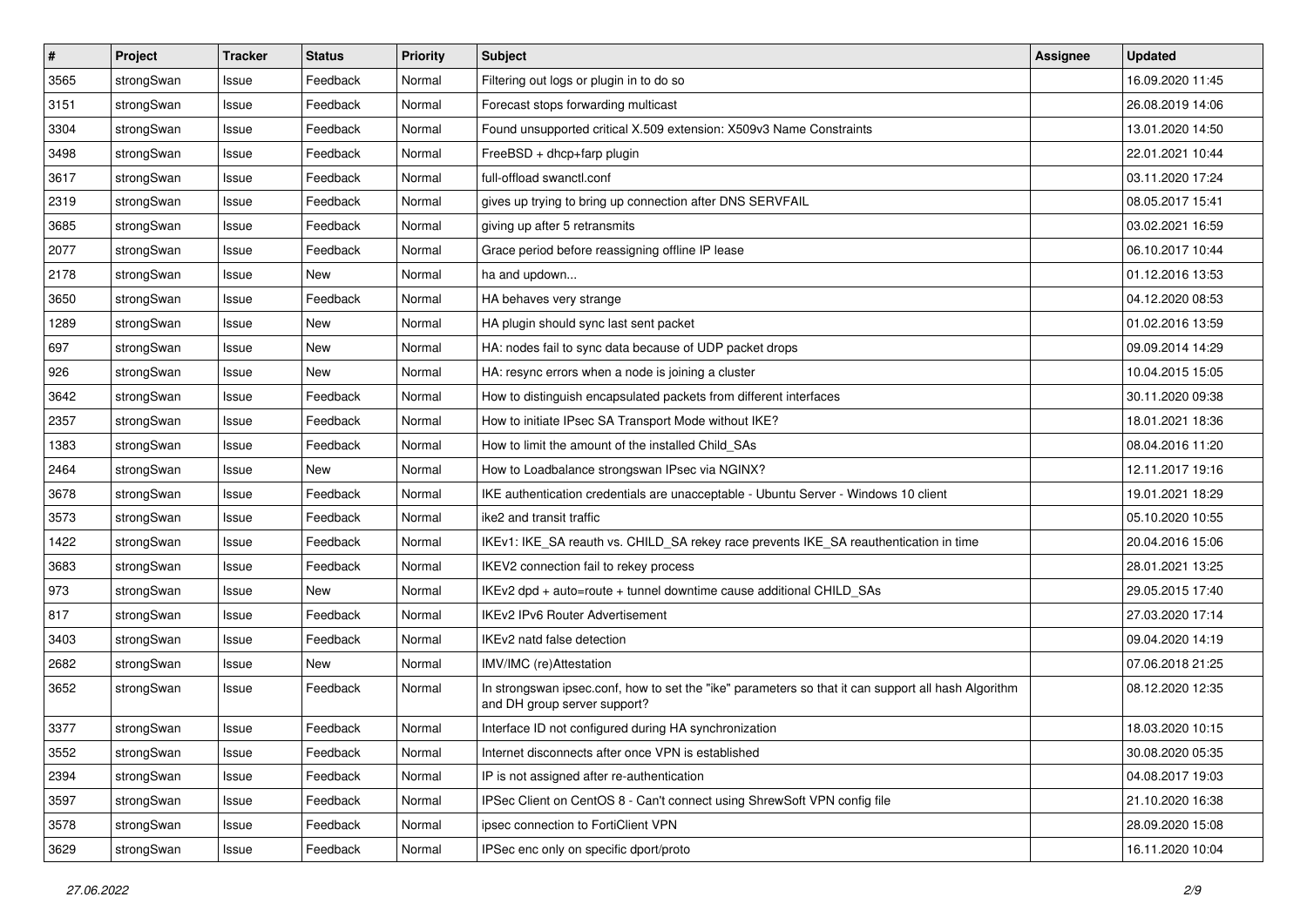| $\vert$ # | Project    | <b>Tracker</b> | <b>Status</b> | <b>Priority</b> | <b>Subject</b>                                                                                          | Assignee | <b>Updated</b>   |
|-----------|------------|----------------|---------------|-----------------|---------------------------------------------------------------------------------------------------------|----------|------------------|
| 702       | strongSwan | Issue          | New           | Normal          | ipsec route mode, Strongswan as responder may result collsion in INIT exchange, and ike                 |          | 12.09.2014 16:34 |
| 3537      | strongSwan | Issue          | Feedback      | Normal          | IPv6 Packets are not transferred from server to client through IPSec using RPC protocol                 |          | 01.09.2020 12:50 |
| 2400      | strongSwan | Issue          | Feedback      | Normal          | Is DPD supposed to detect dead tunnel, or dead IKE instance                                             |          | 11.01.2019 22:53 |
| 3647      | strongSwan | Issue          | Feedback      | Normal          | Is it possible to receive INTERNAL_IP4_SUBNET attributes in updown scripts                              |          | 02.12.2020 17:06 |
| 3682      | strongSwan | Issue          | Feedback      | Normal          | Is there a way to mark special case traffic bypass the traffic selectors?                               |          | 03.02.2021 16:44 |
| 3499      | strongSwan | Issue          | Feedback      | Normal          | ISAKMP Signature hash algorithm / EAP-TLS Authentification                                              |          | 30.06.2020 10:40 |
| 357       | strongSwan | Issue          | New           | Normal          | Lifetime in case of IKEv1                                                                               |          | 18.05.2015 10:40 |
| 541       | strongSwan | Issue          | New           | Normal          | List of servers in client config (Failover)                                                             |          | 13.08.2014 15:10 |
| 3613      | strongSwan | Issue          | Feedback      | Low             | Load-test jobs scheduled after tunnels are terminated                                                   |          | 28.10.2020 12:06 |
| 3254      | strongSwan | Issue          | Feedback      | Normal          | Log level in android level                                                                              |          | 08.11.2019 08:36 |
| 2701      | strongSwan | Issue          | New           | Normal          | Low bandwidth when Iperfing data thorugh IPSEC tunnel                                                   |          | 07.07.2020 13:38 |
| 522       | strongSwan | Issue          | New           | Normal          | Mac OS X native application won't update network interface for DNS lookups                              |          | 08.07.2014 10:23 |
| 3392      | strongSwan | Issue          | Feedback      | Normal          | mark=%unique and no Internet-connection with VPN                                                        |          | 31.07.2020 15:26 |
| 725       | strongSwan | lssue          | New           | High            | Mediation connection get stuck if peer is not online                                                    |          | 03.10.2014 12:02 |
| 1157      | strongSwan | Issue          | Feedback      | Normal          | Message ID overflow RFC 5996 2.2                                                                        |          | 12.10.2015 13:52 |
| 1456      | strongSwan | Issue          | Feedback      | Normal          | Missing Tunnel-Client-Endpoint & Tunnel-Server-Endpoint AVP in RADIUS Accounting Start/Stop<br>messages |          | 11.05.2016 11:54 |
| 923       | strongSwan | Issue          | <b>New</b>    | Normal          | MOBIKE not working on HA cluster                                                                        |          | 09.04.2015 09:46 |
| 3663      | strongSwan | Issue          | Feedback      | Normal          | Multiple ways to end up with duplicate / redundant child SA entries                                     |          | 06.01.2021 16:15 |
| 730       | strongSwan | Issue          | New           | Normal          | NAT-NAT fallback                                                                                        |          | 09.10.2014 12:40 |
| 3593      | strongSwan | Issue          | Feedback      | Normal          | Need variable tracking make_before_break state into updown scripts                                      |          | 13.10.2020 09:59 |
| 3596      | strongSwan | lssue          | Feedback      | Normal          | no issuer certificate found for                                                                         |          | 21.10.2020 03:27 |
| 2260      | strongSwan | Issue          | New           | Normal          | Number of CHILD_SA for a single connection grows over time                                              |          | 28.02.2017 13:46 |
| 3566      | strongSwan | Issue          | Feedback      | Normal          | Number of simultaneous connections limited to 1000 in a cluster                                         |          | 18.09.2020 09:46 |
| 2816      | strongSwan | Issue          | Feedback      | Normal          | order of DNS entries is reversed in /etc/resolv.conf                                                    |          | 06.11.2018 10:41 |
| 3564      | strongSwan | Issue          | Feedback      | Normal          | Out of order packets are generated if strong swan is running on multiple cores                          |          | 16.09.2020 10:01 |
| 2671      | strongSwan | Issue          | New           | Normal          | Passing user-supplied cerificate file names to charon-nm is problematic                                 |          | 23.05.2018 21:27 |
| 2678      | strongSwan | Issue          | Feedback      | Normal          | Phase 1 issue                                                                                           |          | 07.06.2018 20:06 |
| 619       | strongSwan | Issue          | New           | Normal          | pki --issue should have an --out option                                                                 |          | 15.06.2014 00:26 |
| 2432      | strongSwan | Issue          | New           | Normal          | PLUTO_ME can be different for up-client and down-client                                                 |          | 21.09.2017 11:57 |
| 3609      | strongSwan | Issue          | Feedback      | Normal          | Potential DNS server IP address conflicts                                                               |          | 26.10.2020 11:12 |
| 3307      | strongSwan | Issue          | Feedback      | Normal          | Probable non compliance with RFC 7296 wrt traffic selector narrowing?                                   |          | 14.01.2020 16:19 |
| 3640      | strongSwan | Issue          | Feedback      | Normal          | Problem surfing via VPN form Android APK on a sepcific Mobile Operator                                  |          | 26.11.2020 11:43 |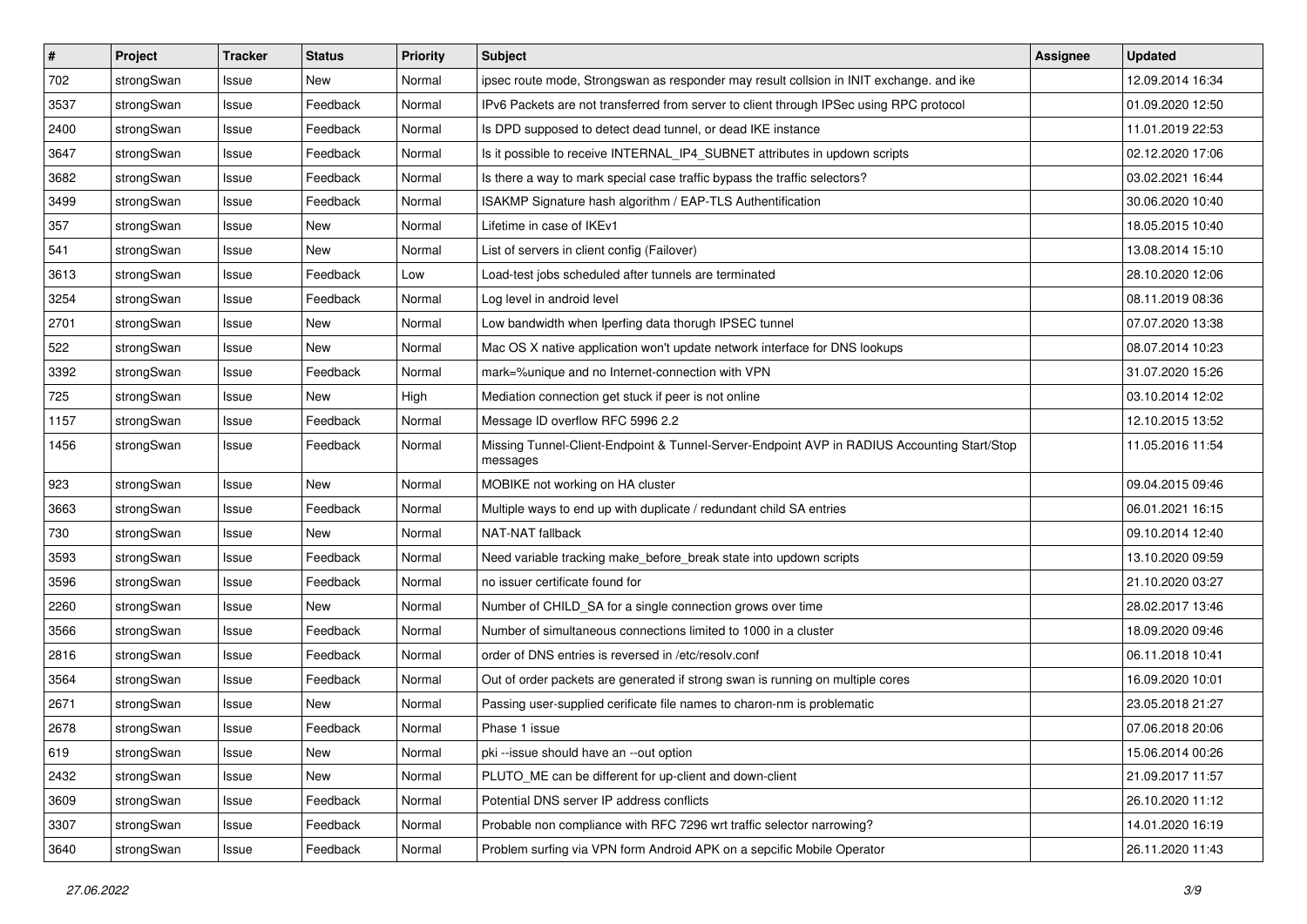| $\pmb{\#}$ | Project    | <b>Tracker</b> | <b>Status</b> | <b>Priority</b> | Subject                                                                                                                                                 | <b>Assignee</b> | <b>Updated</b>   |
|------------|------------|----------------|---------------|-----------------|---------------------------------------------------------------------------------------------------------------------------------------------------------|-----------------|------------------|
| 1338       | strongSwan | Issue          | Feedback      | Normal          | problem with changing esp algorithm in strongswan                                                                                                       |                 | 10.03.2016 18:23 |
| 2966       | strongSwan | Issue          | Feedback      | Normal          | Problems with large amount of subnets in leftsubnet configuration                                                                                       |                 | 02.04.2019 10:35 |
| 2203       | strongSwan | Issue          | Feedback      | Normal          | Protecting symetric traffic using high availability in gateway to gateway setup (both active)                                                           |                 | 15.02.2017 14:20 |
| 2618       | strongSwan | Issue          | Feedback      | Normal          | Query regarding assignment of Tunnel IP                                                                                                                 |                 | 09.04.2018 10:57 |
| 2835       | strongSwan | Issue          | Feedback      | Normal          | Rekeyed SA can't be deleted in standby node                                                                                                             |                 | 19.12.2018 02:52 |
| 2110       | strongSwan | Issue          | Feedback      | Normal          | Remote Identity (IDr) in IKE AUTH Response is sent as hex-encoded binary value instead of text<br>when setting leftid to type KEY_ID (leftid=@#xxxxxxx) |                 | 13.09.2016 21:42 |
| 2964       | strongSwan | Issue          | Feedback      | Normal          | Route to IKE Gateway Fails to Update Under Particular Configuration                                                                                     |                 | 13.03.2019 10:38 |
| 3496       | strongSwan | Issue          | Feedback      | Normal          | Route-based VPN - transport mode                                                                                                                        |                 | 11.02.2021 09:55 |
| 3524       | strongSwan | Issue          | New           | Urgent          | Routing public IP addresses thru the VPN tunnel (Peer is Cisco ISR)                                                                                     |                 | 24.07.2020 03:15 |
| 3490       | strongSwan | Issue          | Feedback      | Normal          | Selecting incorrect auth mode for IKEv1                                                                                                                 |                 | 21.07.2020 21:26 |
| 2750       | strongSwan | Issue          | Feedback      | Normal          | setting WFP SA SPI failed: 0x80320035                                                                                                                   |                 | 27.05.2019 11:59 |
| 3154       | strongSwan | Issue          | Feedback      | Normal          | signature validation failed only with sha2                                                                                                              |                 | 20.08.2019 11:51 |
| 3686       | strongSwan | Issue          | Feedback      | Normal          | Site to clients IPsec and private IP                                                                                                                    |                 | 04.02.2021 11:11 |
| 3607       | strongSwan | Issue          | Feedback      | Normal          | statusall option reports transport established two or three times per IP at start-up                                                                    |                 | 27.10.2020 16:48 |
| 3298       | strongSwan | Issue          | New           | Normal          | strategies to improve strongswan performance per single SA                                                                                              |                 | 23.12.2019 14:05 |
| 3643       | strongSwan | Issue          | Feedback      | Normal          | Strongswan and FRR NHRP                                                                                                                                 |                 | 01.12.2020 10:55 |
| 2691       | strongSwan | Issue          | New           | Normal          | Strongswan and KSOFTIRQ cpu utilization                                                                                                                 |                 | 26.06.2018 14:34 |
| 3577       | strongSwan | Issue          | Feedback      | Normal          | StrongSwan Connection adding and deleting over network.                                                                                                 |                 | 28.09.2020 15:13 |
| 3687       | strongSwan | Issue          | Feedback      | Normal          | Strongswan ipsec do not forward package to host                                                                                                         |                 | 02.02.2021 14:40 |
| 3576       | strongSwan | Issue          | Feedback      | Normal          | strongswan on openwrt virtual ip inside ipsec tunnel                                                                                                    |                 | 25.09.2020 17:01 |
| 2726       | strongSwan | Issue          | Feedback      | Normal          | Strongswan selects wrong source IP                                                                                                                      |                 | 23.08.2018 13:38 |
| 3122       | strongSwan | Issue          | Feedback      | Normal          | Strongswan software iterupts                                                                                                                            |                 | 18.07.2019 02:27 |
| 2160       | strongSwan | Issue          | Feedback      | Normal          | support for opportunistic encryption                                                                                                                    |                 | 06.05.2020 10:32 |
| 3500       | strongSwan | Issue          | Feedback      | Normal          | swanctl --list-cert not listing all certs                                                                                                               |                 | 29.06.2020 15:25 |
| 3598       | strongSwan | Issue          | Feedback      | Normal          | swanctl on Windows: Support aborting execution                                                                                                          |                 | 19.10.2020 15:01 |
| 3630       | strongSwan | Issue          | Feedback      | Normal          | The certificate is loaded but not used.                                                                                                                 |                 | 18.11.2020 10:29 |
| 3654       | strongSwan | Issue          | Feedback      | Normal          | The L2tp/ipsec tunnel interface will not be delete when the connect abnormal interrupt.                                                                 |                 | 08.12.2020 12:24 |
| 1276       | strongSwan | Issue          | Feedback      | Normal          | Threading: ext-auth hook blocks any other connection attempt                                                                                            |                 | 27.01.2016 12:28 |
| 3268       | strongSwan | Issue          | Feedback      | Normal          | Traffic disruption -- policy-based VPN to AWS VPN service                                                                                               |                 | 15.11.2019 16:53 |
| 2446       | strongSwan | Issue          | Feedback      | Normal          | Traffic loss during IKE reauth despite make-before-break enabled                                                                                        |                 | 27.11.2017 17:12 |
| 2958       | strongSwan | Issue          | Feedback      | Normal          | Trap policies with unspecified remote IP covering multiple specific ports constantly produce new<br>IKE_SAs                                             |                 | 11.03.2019 15:03 |
| 3575       | strongSwan | Issue          | Feedback      | Normal          | Tunnel of IPv6 Over IPv4 not accespting Jumbo Packets                                                                                                   |                 | 23.09.2020 16:44 |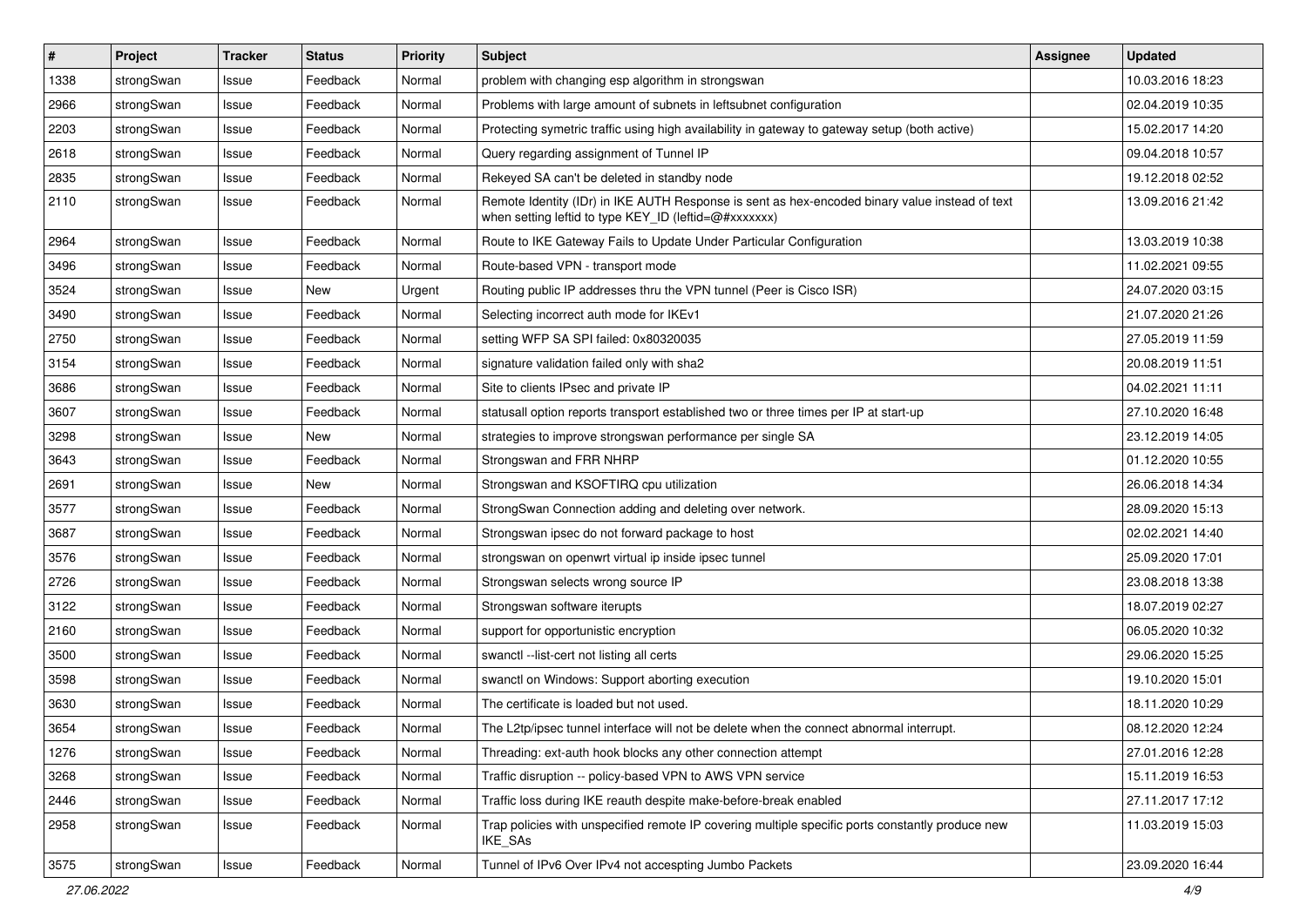| $\vert$ # | Project    | <b>Tracker</b> | <b>Status</b> | Priority | <b>Subject</b>                                                                                               | Assignee                 | <b>Updated</b>   |
|-----------|------------|----------------|---------------|----------|--------------------------------------------------------------------------------------------------------------|--------------------------|------------------|
| 3592      | strongSwan | Issue          | Feedback      | Normal   | Tunnel reported as established but log show "found encrypted payload, but no transform set"                  |                          | 20.10.2020 10:37 |
| 352       | strongSwan | Issue          | Feedback      | Normal   | unable to allocate SPIs from kernel when running 32 bit binaries on 64 bit Linux                             |                          | 17.04.2018 14:59 |
| 3611      | strongSwan | Issue          | Feedback      | Normal   | Unable to Send Traffic Using NAT on EC2 Instance                                                             |                          | 27.10.2020 16:35 |
| 3662      | strongSwan | Issue          | Feedback      | Normal   | unamed session                                                                                               |                          | 04.01.2021 11:32 |
| 3366      | strongSwan | Issue          | Feedback      | Normal   | Uninstall "any" trap policy if start_action=trap with virtual IPs is used                                    |                          | 13.03.2020 14:57 |
| 3326      | strongSwan | Issue          | New           | Normal   | update custom routing table (table 220 by default) with new routes if new networks and routes<br>appear      |                          | 10.02.2020 12:01 |
| 2459      | strongSwan | Issue          | <b>New</b>    | High     | updown script deleted firewall rules at down-client in make-before-break responder side                      |                          | 05.11.2017 19:13 |
| 3534      | strongSwan | Issue          | New           | Urgent   | use of strongswan, ipvlan L2 and kernel ipsec                                                                |                          | 04.08.2020 20:59 |
| 3618      | strongSwan | Issue          | Feedback      | Normal   | Use side-band to configure strongswan's                                                                      |                          | 09.11.2020 10:38 |
| 1334      | strongSwan | Issue          | Feedback      | Normal   | Version 5.3.5, duplicated tunnel aftr IKE SA rekeyed                                                         |                          | 10.03.2016 11:06 |
| 3568      | strongSwan | Issue          | Feedback      | Normal   | vpn connection is unstable                                                                                   |                          | 23.09.2020 16:28 |
| 2411      | strongSwan | Issue          | Feedback      | Normal   | VPN server name resolution is done via overlay DNS server upon IKE disconnect                                |                          | 22.08.2017 10:42 |
| 3588      | strongSwan | Issue          | Feedback      | Normal   | VPN setup over 4G                                                                                            |                          | 08.10.2020 14:13 |
| 3536      | strongSwan | Issue          | Feedback      | Normal   | When Create multiple tunnels restart ipsec service will establish fail.                                      |                          | 03.09.2020 13:58 |
| 3400      | strongSwan | Issue          | Feedback      | Normal   | Windows 10 IKEv2 rekeying fails                                                                              |                          | 16.04.2020 17:08 |
| 3072      | strongSwan | Issue          | Feedback      | Normal   | Windows 10: setting WFP SA SPI fails with error 0x80320014                                                   |                          | 29.05.2019 14:34 |
| 3671      | strongSwan | Issue          | Feedback      | Normal   | Windows client failed with 13843 against Strongswan via SQL backend                                          |                          | 13.01.2021 14:43 |
| 628       | strongSwan | Issue          | <b>New</b>    | Normal   | Windows Phone 8.1 - Certificate Pattern Matching                                                             |                          | 30.06.2014 14:06 |
| 3616      | strongSwan | Issue          | Feedback      | Normal   | With Strongswan 5.7.2, unique=never not allowing multiple clients to establish tunnels with same<br>identity |                          | 05.11.2020 12:32 |
| 1271      | strongSwan | Issue          | <b>New</b>    | Normal   | X.509 UTF-8 support                                                                                          |                          | 17.01.2016 14:39 |
| 542       | strongSwan | Issue          | Feedback      | Normal   | Nesting tunnels                                                                                              | Andreas<br>Steffen       | 07.03.2014 09:22 |
| 404       | strongSwan | Issue          | Feedback      | Normal   | TNC: Update HowTos and implement some compilation flag checking                                              | Andreas<br>Steffen       | 10.09.2013 13:58 |
| 2493      | strongSwan | Issue          | Feedback      | Normal   | Pkcs11 Plugin Returns w/Bogus Return Code                                                                    | Jordan Hrycaj            | 12.12.2017 15:58 |
| 2494      | strongSwan | Issue          | Feedback      | Normal   | Problems With 64bit Slot IDs With Pkcs11 Plugin                                                              | Jordan Hrycaj            | 12.12.2017 16:03 |
| 1165      | strongSwan | Issue          | <b>New</b>    | Normal   | StrongSwan Virtual Ip problem                                                                                | Martin Willi             | 19.10.2015 23:59 |
| 3606      | strongSwan | Issue          | Feedback      | Normal   | Using ipsec tunnel from "foreign" subnet                                                                     | Noel Kuntze              | 26.10.2020 12:23 |
| 3626      | strongSwan | Issue          | Feedback      | Low      | "Always On VPN" not available in Fire TV 4k                                                                  | Tobias<br><b>Brunner</b> | 11.11.2020 12:41 |
| 3668      | strongSwan | Issue          | Feedback      | Normal   | Configuring the strongSwan Helm chart on openshift                                                           | Tobias<br><b>Brunner</b> | 07.01.2021 16:33 |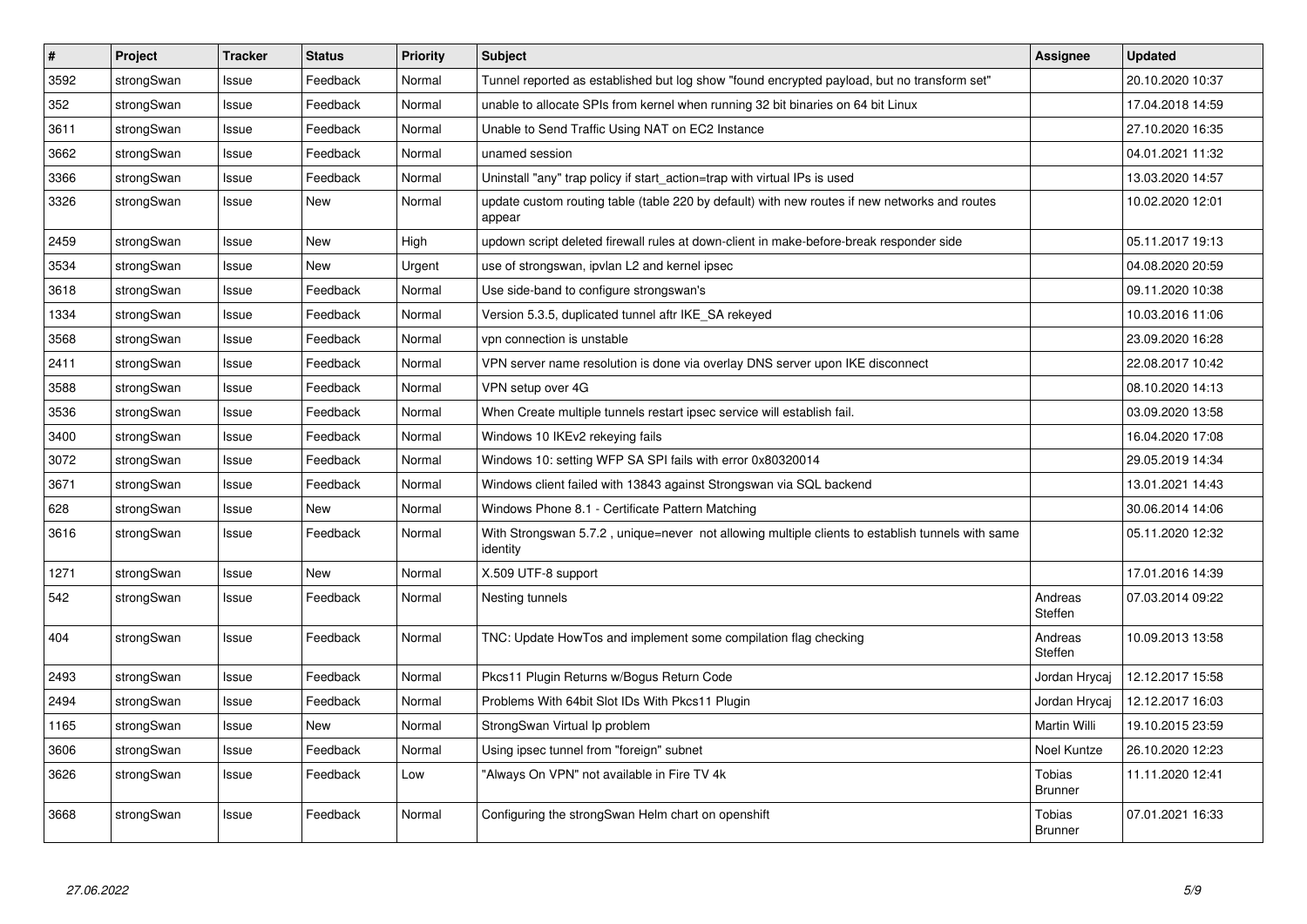| $\sharp$ | Project    | <b>Tracker</b> | <b>Status</b> | <b>Priority</b> | <b>Subject</b>                                                                   | Assignee                 | <b>Updated</b>   |
|----------|------------|----------------|---------------|-----------------|----------------------------------------------------------------------------------|--------------------------|------------------|
| 3594     | strongSwan | Issue          | Feedback      | Normal          | How to see the traffic at ESP in UDP SPIs and forwarding rule                    | Tobias<br><b>Brunner</b> | 15.10.2020 13:57 |
| 3680     | strongSwan | Issue          | Feedback      | Normal          | How to unload a paritcular certificate from strongswan.                          | Tobias<br><b>Brunner</b> | 27.01.2021 09:28 |
| 3673     | strongSwan | Issue          | Feedback      | Normal          | IKEv2/IPSec MSCHAPv2 fails on Android 11 (API 30).                               | Tobias<br><b>Brunner</b> | 17.01.2021 07:25 |
| 3291     | strongSwan | Issue          | Feedback      | Normal          | IPSec IKEv2 Client to VPN service 2                                              | Tobias<br><b>Brunner</b> | 16.08.2020 12:58 |
| 3620     | strongSwan | Issue          | Feedback      | Normal          | L2TP/IPSEC ipsec.conf setting                                                    | Tobias<br><b>Brunner</b> | 12.11.2020 10:14 |
| 359      | strongSwan | Issue          | Feedback      | Normal          | <b>Mediation Server Connection</b>                                               | Tobias<br><b>Brunner</b> | 16.07.2013 16:25 |
| 552      | strongSwan | Issue          | Feedback      | Normal          | move pki tool to ipsecdir                                                        | Tobias<br><b>Brunner</b> | 14.04.2014 13:52 |
| 482      | strongSwan | Issue          | Feedback      | Normal          | NAT-NAT connection                                                               | Tobias<br><b>Brunner</b> | 09.10.2014 12:37 |
| 3560     | strongSwan | Issue          | Feedback      | Normal          | PSK tunnel working - Cert fails with fragmention errors                          | Tobias<br><b>Brunner</b> | 11.09.2020 14:15 |
| 3584     | strongSwan | Issue          | Feedback      | Normal          | Separate ipsec.conf file per conn and separate ipsec.secrets file per conn       | Tobias<br><b>Brunner</b> | 30.09.2020 17:06 |
| 462      | strongSwan | Issue          | Feedback      | Normal          | strongswan android app can not use on android 4.4 OS                             | Tobias<br><b>Brunner</b> | 06.01.2014 13:07 |
| 3636     | strongSwan | Issue          | Feedback      | Normal          | Tor behind VPN                                                                   | Tobias<br><b>Brunner</b> | 23.11.2020 14:09 |
| 3665     | strongSwan | Issue          | Feedback      | Normal          | When there is data flow, the VPN tunnel will not automatically connect           | Tobias<br><b>Brunner</b> | 05.01.2021 16:26 |
| 3441     | strongSwan | Feature        | <b>New</b>    | Normal          | [Android] Lock modification of VPN configurations on work devices                |                          | 11.05.2020 10:00 |
| 1081     | strongSwan | Feature        | New           | Normal          | Active/standby VPN Gateway Failover                                              |                          | 21.08.2015 22:01 |
| 1207     | strongSwan | Feature        | <b>New</b>    | Normal          | Add more than 2 hosts support to HA plugin and make it configurable              |                          | 08.12.2015 05:05 |
| 368      | strongSwan | Feature        | New           | Low             | Add support for UNITY_DEF_DOMAIN mode config and pass domain to resolvconf       |                          | 27.07.2013 01:25 |
| 1482     | strongSwan | Feature        | Feedback      | Normal          | Allow changing init_limit_half_open etc. at runtime by reloading strongswan.conf |                          | 26.05.2016 14:49 |
| 3422     | strongSwan | Feature        | Feedback      | Normal          | Allow multiple local.id to be specified in a single connection?                  |                          | 23.04.2020 13:19 |
| 1265     | strongSwan | Feature        | New           | Normal          | An option to disable NAT-T                                                       |                          | 23.06.2021 19:41 |
| 3398     | strongSwan | Feature        | New           | Normal          | Android client - allow configuring eap_id with EAP-TLS                           |                          | 06.04.2020 23:19 |
| 3135     | strongSwan | Feature        | Feedback      | Normal          | Android client - settings for connection re-try                                  |                          | 12.08.2019 16:32 |
| 2409     | strongSwan | Feature        | Feedback      | Low             | Android client status details                                                    |                          | 18.08.2017 13:23 |
| 3689     | strongSwan | Feature        | Feedback      | Normal          | Auto-connect on Wi-Fi network.                                                   |                          | 03.02.2021 16:32 |
| 927      | strongSwan | Feature        | New           | Normal          | Charon: Implement route events and add an consumer in updown plugin              |                          | 11.04.2015 12:02 |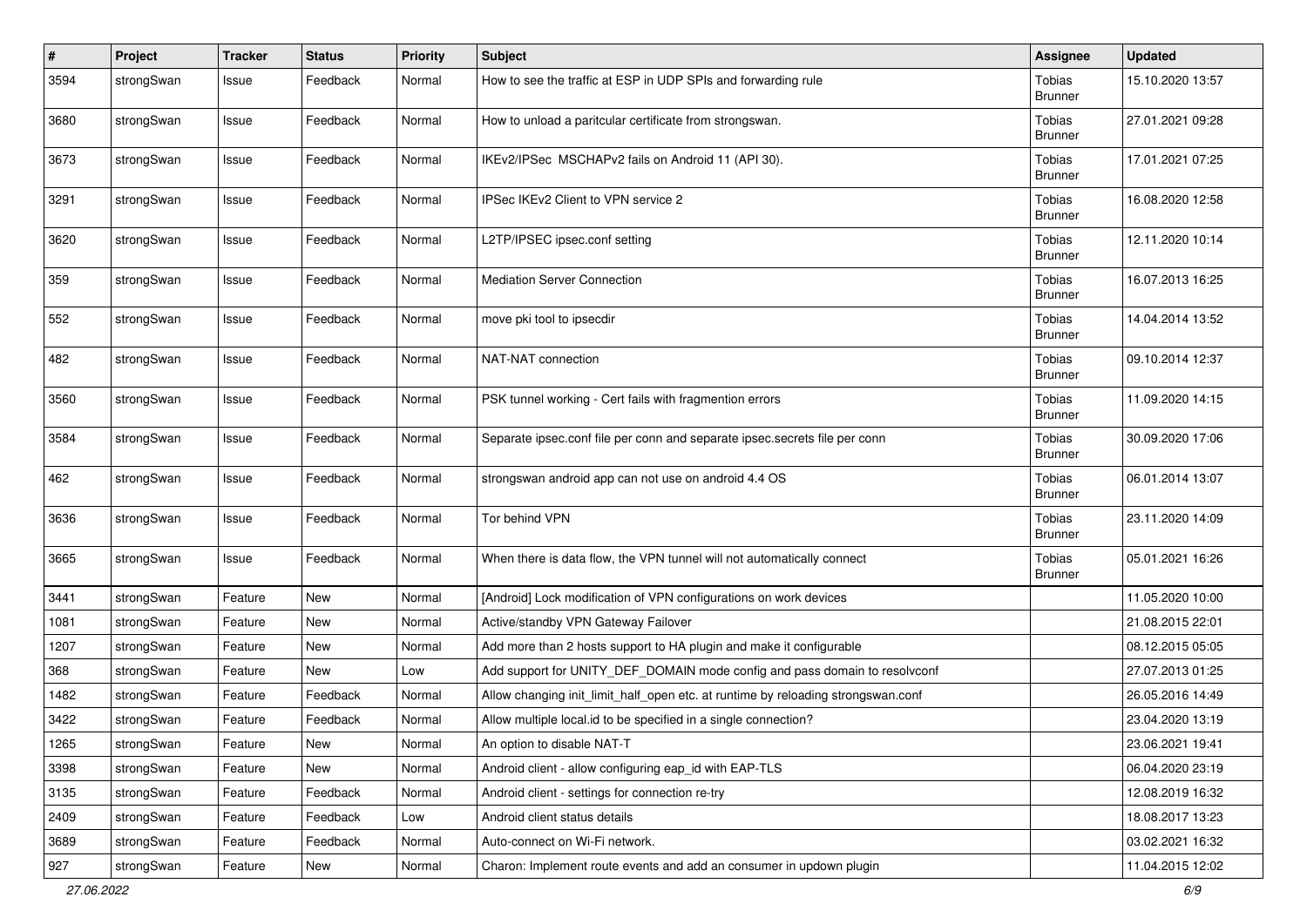| $\pmb{\#}$ | Project    | <b>Tracker</b> | <b>Status</b> | <b>Priority</b> | <b>Subject</b>                                                                                                          | <b>Assignee</b> | <b>Updated</b>   |
|------------|------------|----------------|---------------|-----------------|-------------------------------------------------------------------------------------------------------------------------|-----------------|------------------|
| 643        | strongSwan | Feature        | New           | Normal          | CNG/Bcrypt native Windows crypto plugin                                                                                 |                 | 10.07.2014 15:12 |
| 1057       | strongSwan | Feature        | New           | Normal          | conn switching based on eap identity                                                                                    |                 | 24.03.2020 10:14 |
| 746        | strongSwan | Feature        | New           | Normal          | Different radius server(s) for accounting                                                                               |                 | 22.10.2014 12:23 |
| 2729       | strongSwan | Feature        | Feedback      | Normal          | Does Swanctl provide the same option as Ipsec with the rightID using a %?                                               |                 | 20.09.2018 17:37 |
| 3244       | strongSwan | Feature        | New           | Low             | eap-peap on android                                                                                                     |                 | 04.11.2019 10:17 |
| 3104       | strongSwan | Feature        | Feedback      | Normal          | EAP-RADIUS: binding address feature for routers with multiple interfaces connected to LAN.                              |                 | 17.06.2021 02:26 |
| 1506       | strongSwan | Feature        | Feedback      | Normal          | Enhance DoS protection to deny users that failed Authentication                                                         |                 | 17.06.2016 14:31 |
| 1559       | strongSwan | Feature        | Feedback      | Normal          | Expose received XAUTH/EAP username/password prompts via VICI, send secrets via VICI on<br>prompt                        |                 | 09.05.2017 16:28 |
| 1008       | strongSwan | Feature        | Feedback      | Normal          | FARP for IPv6                                                                                                           |                 | 14.12.2015 20:59 |
| 312        | strongSwan | Feature        | New           | Normal          | Feature Request: Option to limit or disable sending of ADDITIONAL_*_ADDRESS list for MOBIKE<br>Responder                |                 | 13.03.2013 19:19 |
| 2814       | strongSwan | Feature        | Feedback      | Normal          | Force Keepalive Packets if There is no NAT                                                                              |                 | 29.10.2018 15:47 |
| 1082       | strongSwan | Feature        | Feedback      | Normal          | Framed-Route to set leftsubnet                                                                                          |                 | 07.10.2016 10:02 |
| 1251       | strongSwan | Feature        | New           | Normal          | FreeBSD HA                                                                                                              |                 | 11.01.2016 22:01 |
| 1079       | strongSwan | Feature        | Feedback      | Normal          | Future Plans for firwall configuration equivalent under FreeBSD                                                         |                 | 21.08.2015 15:58 |
| 2972       | strongSwan | Feature        | Feedback      | Normal          | how to add X509v3 Key Usage: Key Encipherment                                                                           |                 | 13.03.2019 13:59 |
| 2823       | strongSwan | Feature        | Feedback      | Low             | Implementing VPN peer failover                                                                                          |                 | 16.11.2018 10:25 |
| 2361       | strongSwan | Feature        | New           | Normal          | Import .sswan files from NetworkManager                                                                                 |                 | 12.06.2017 15:25 |
| 2185       | strongSwan | Feature        | Feedback      | Normal          | INTERNAL_IP4_SUBNET Attribute Support in Android Client                                                                 |                 | 10.12.2016 01:14 |
| 3075       | strongSwan | Feature        | New           | Normal          | <b>IPsec Labelling</b>                                                                                                  |                 | 29.05.2019 17:09 |
| 87         | strongSwan | Feature        | New           | Normal          | IPsec Multicast Support                                                                                                 |                 | 19.12.2014 14:20 |
| 3653       | strongSwan | Feature        | Feedback      | Normal          | Is there any possibility to pass any non-standard parameters for tunnels (ike or child sa) for use by<br>custom plugin? |                 | 08.12.2020 11:03 |
| 641        | strongSwan | Feature        | New           | Normal          | kernel-iph virtual IP support and IKE routing lookups ignoring IPsec routes                                             |                 | 10.07.2014 15:11 |
| 2495       | strongSwan | Feature        | Feedback      | Normal          | LibreSSL Plugin                                                                                                         |                 | 13.12.2017 09:29 |
| 766        | strongSwan | Feature        | New           | Normal          | Make retransmit settings tunable by connection                                                                          |                 | 14.11.2014 10:02 |
| 2165       | strongSwan | Feature        | Feedback      | Normal          | missing LIBRESSL VERSION NUMBER support                                                                                 |                 | 03.11.2016 09:23 |
| 2707       | strongSwan | Feature        | New           | Normal          | More attributes taken/translated from radius attributes                                                                 |                 | 14.07.2018 15:21 |
| 3456       | strongSwan | Feature        | New           | Low             | move to github/gitlab                                                                                                   |                 | 22.05.2020 12:27 |
| 3276       | strongSwan | Feature        | Feedback      | Low             | N1_MODE_CAPABILITY                                                                                                      |                 | 21.11.2019 16:49 |
| 644        | strongSwan | Feature        | New           | Normal          | Non-monolithic Windows build                                                                                            |                 | 10.07.2014 15:12 |
| 38         | strongSwan | Feature        | New           | Low             | OCSP in IKE payload, RFC4806                                                                                            |                 | 19.12.2014 14:20 |
| 930        | strongSwan | Feature        | New           | Normal          | Option to have non-sequential v6 roadwarrior addresses                                                                  |                 | 12.01.2016 16:36 |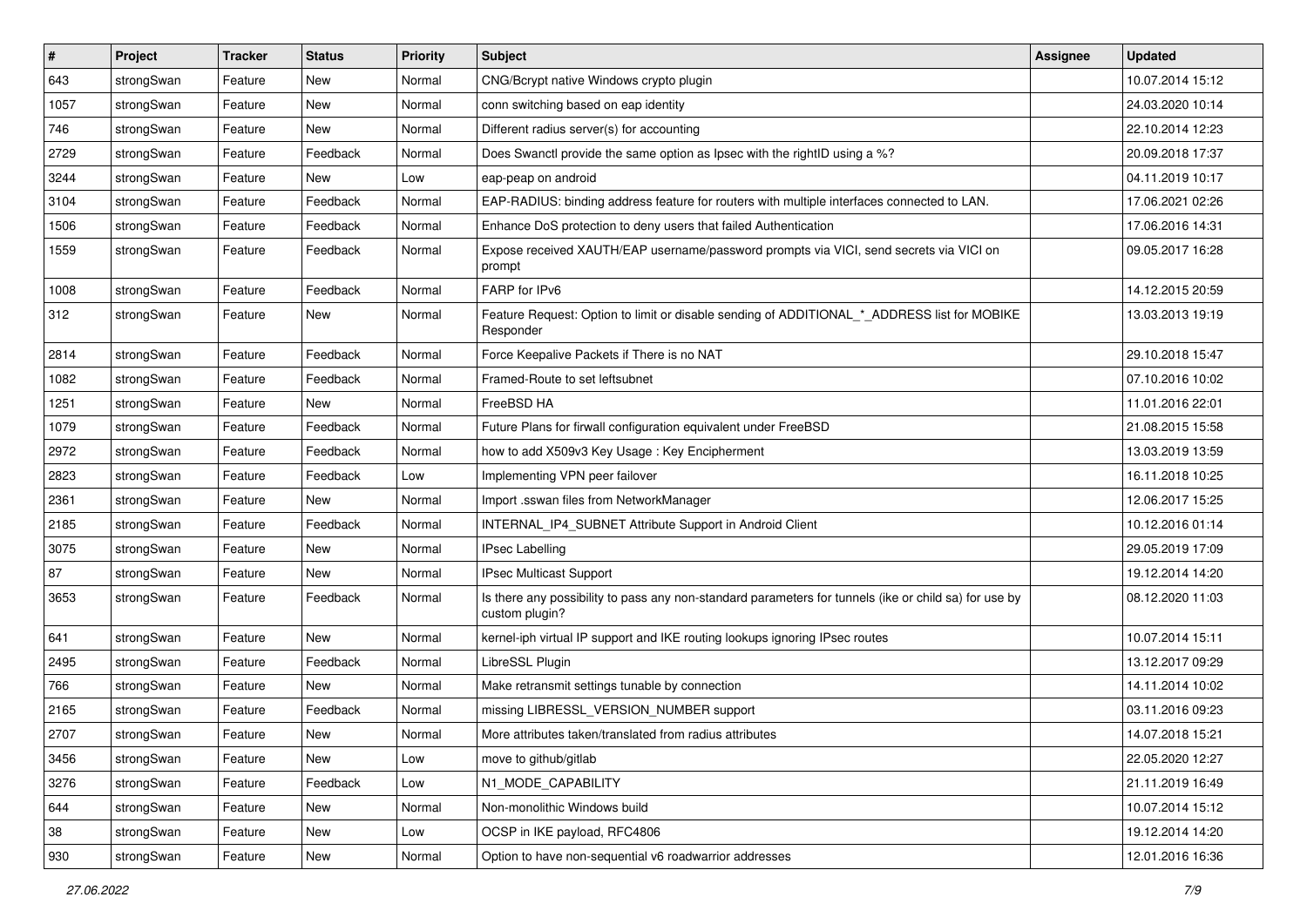| $\pmb{\#}$ | Project    | <b>Tracker</b> | <b>Status</b> | <b>Priority</b> | <b>Subject</b>                                                                        | <b>Assignee</b>                 | <b>Updated</b>   |
|------------|------------|----------------|---------------|-----------------|---------------------------------------------------------------------------------------|---------------------------------|------------------|
| 2307       | strongSwan | Feature        | Feedback      | Normal          | Permit installation of trap policy for CHILD_SA configurations with unset local_addrs |                                 | 26.04.2017 15:04 |
| 104        | strongSwan | Feature        | Feedback      | Normal          | Postgresql Db Support                                                                 |                                 | 04.09.2019 10:05 |
| 640        | strongSwan | Feature        | New           | Normal          | Provide an init_once() abstraction layer                                              |                                 | 10.07.2014 15:10 |
| 2202       | strongSwan | Feature        | Feedback      | Normal          | Radius NAS IP to be specified                                                         |                                 | 18.01.2017 17:58 |
| 1000       | strongSwan | Feature        | Feedback      | Normal          | Raise ALERT_TS_MISMATCH in IKE V1                                                     |                                 | 09.09.2015 12:47 |
| 2793       | strongSwan | Feature        | Feedback      | Normal          | Remote identity with certificate                                                      |                                 | 15.10.2018 10:20 |
| 2727       | strongSwan | Feature        | New           | Low             | single pair of selectors per CHILD_SA                                                 |                                 | 23.08.2018 12:08 |
| 2854       | strongSwan | Feature        | New           | Low             | Srongswan doesn't sending RADIUS Accounting-On/Off on start up / shutdown             |                                 | 10.12.2018 10:19 |
| 3162       | strongSwan | Feature        | Feedback      | Normal          | Strongswan Android support for default DNS suffixes (UNITY_DEF_DOMAIN flag)           |                                 | 29.08.2019 10:29 |
| 1253       | strongSwan | Feature        | Feedback      | Normal          | Strongswan doesn't support CA bundles                                                 |                                 | 19.01.2016 11:23 |
| 215        | strongSwan | Feature        | New           | Normal          | strongswan NetworkManager plugin: make the "normal" ipsec configuration usable        |                                 | 12.08.2012 04:47 |
| 162        | strongSwan | Feature        | Feedback      | Normal          | Submit ClusterIP patches mainline                                                     |                                 | 14.12.2015 20:43 |
| 3651       | strongSwan | Feature        | New           | Normal          | Support for FC-SP-2                                                                   |                                 | 07.01.2021 20:04 |
| 645        | strongSwan | Feature        | New           | Normal          | Support HeapAlloc() and friends in leak-detective                                     |                                 | 10.07.2014 15:12 |
| 2095       | strongSwan | Feature        | Feedback      | Normal          | Support liveness check in Strongswan                                                  |                                 | 31.05.2017 00:56 |
| 2668       | strongSwan | Feature        | Feedback      | Normal          | UE shall include the DEVICE_IDENTITY Notify payload                                   |                                 | 22.05.2018 13:48 |
| 3457       | strongSwan | Feature        | New           | Low             | user-friendly pkcs11 certificate selection                                            |                                 | 22.05.2020 12:52 |
| 642        | strongSwan | Feature        | New           | Normal          | Windows Named Pipe stream and service                                                 |                                 | 10.07.2014 15:11 |
| 406        | strongSwan | Feature        | Feedback      | Low             | TNC: Speeding up the Attestation process                                              | Andreas<br>Steffen              | 10.09.2013 14:00 |
| 960        | strongSwan | Feature        | Feedback      | Normal          | Raise ALERT_PROPOSAL_MISMATCH_IKE in IKE V1                                           | Martin Willi                    | 30.08.2017 09:05 |
| 129        | strongSwan | Feature        | Assigned      | Normal          | Relations between ike/child/peer_cfg                                                  | Martin Willi                    | 06.02.2012 10:50 |
| 420        | strongSwan | Feature        | Feedback      | Normal          | Add more of the verbs that were supported by pluto to the updown plugin               | <b>Tobias</b><br><b>Brunner</b> | 11.10.2013 07:56 |
| 243        | strongSwan | Feature        | Feedback      | Normal          | Configure routing table in peer                                                       | Tobias<br><b>Brunner</b>        | 23.05.2013 20:03 |
| 2392       | strongSwan | Feature        | Feedback      | Low             | enable eap-ttls in Android client                                                     | Tobias<br><b>Brunner</b>        | 04.07.2018 19:48 |
| 309        | strongSwan | Feature        | Feedback      | Normal          | Problem with Network Aliases for charon.interfaces_ignore and charon.interfaces_use   | Tobias<br><b>Brunner</b>        | 21.03.2013 19:32 |
| 173        | strongSwan | Feature        | Assigned      | Normal          | Support for IP address ranges in traffic selectors                                    | Tobias<br><b>Brunner</b>        | 14.06.2012 11:31 |
| 268        | strongSwan | Feature        | Feedback      | Normal          | support for ssh keypairs in strongswan network-manager plugin                         | Tobias<br><b>Brunner</b>        | 19.02.2014 15:13 |
| 2189       | strongSwan | Feature        | Assigned      | Normal          | Support RFC 8229: TCP Encapsulation of IKE and IPsec Packets                          | Tobias<br><b>Brunner</b>        | 05.06.2020 19:48 |